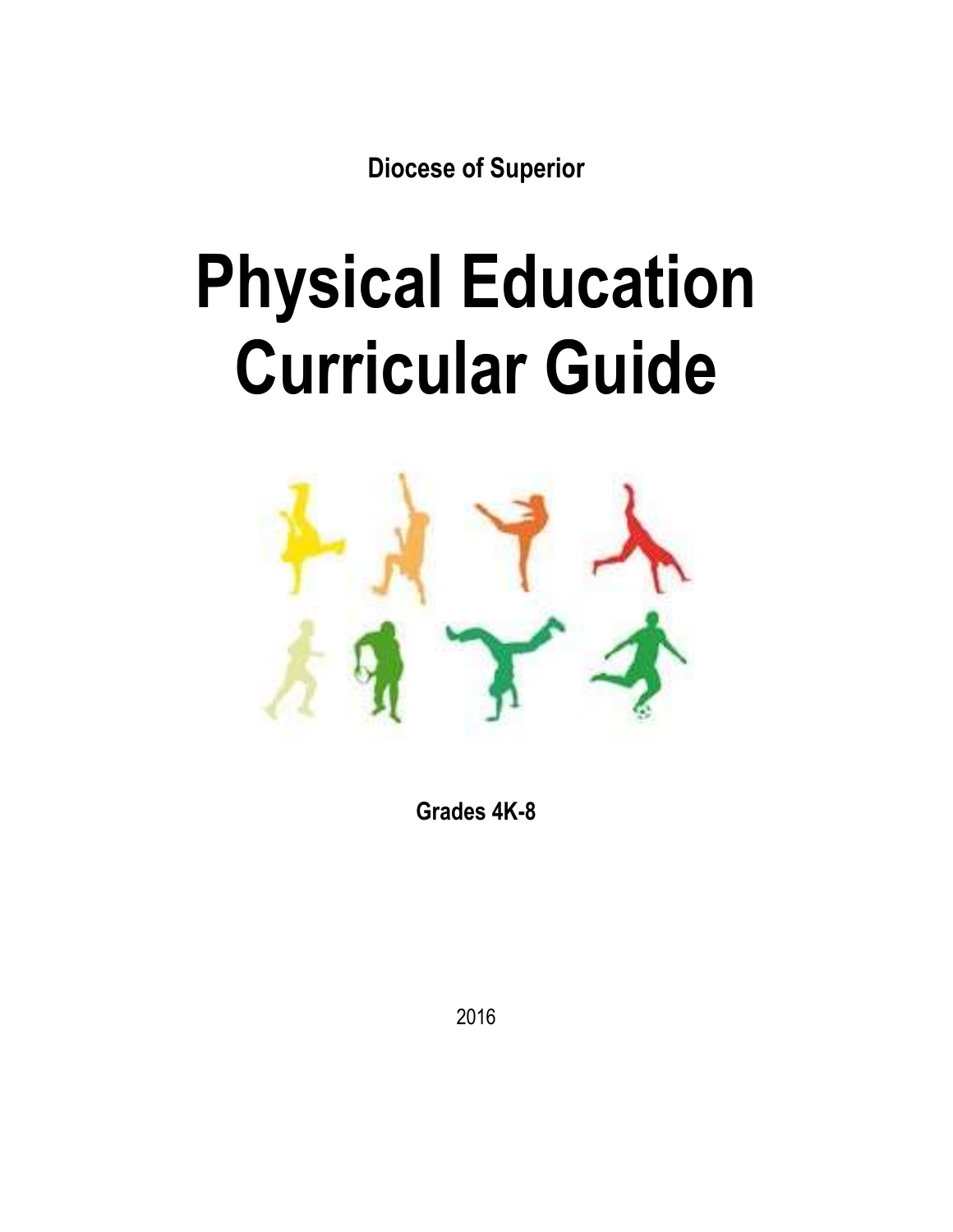## **Table of Contents**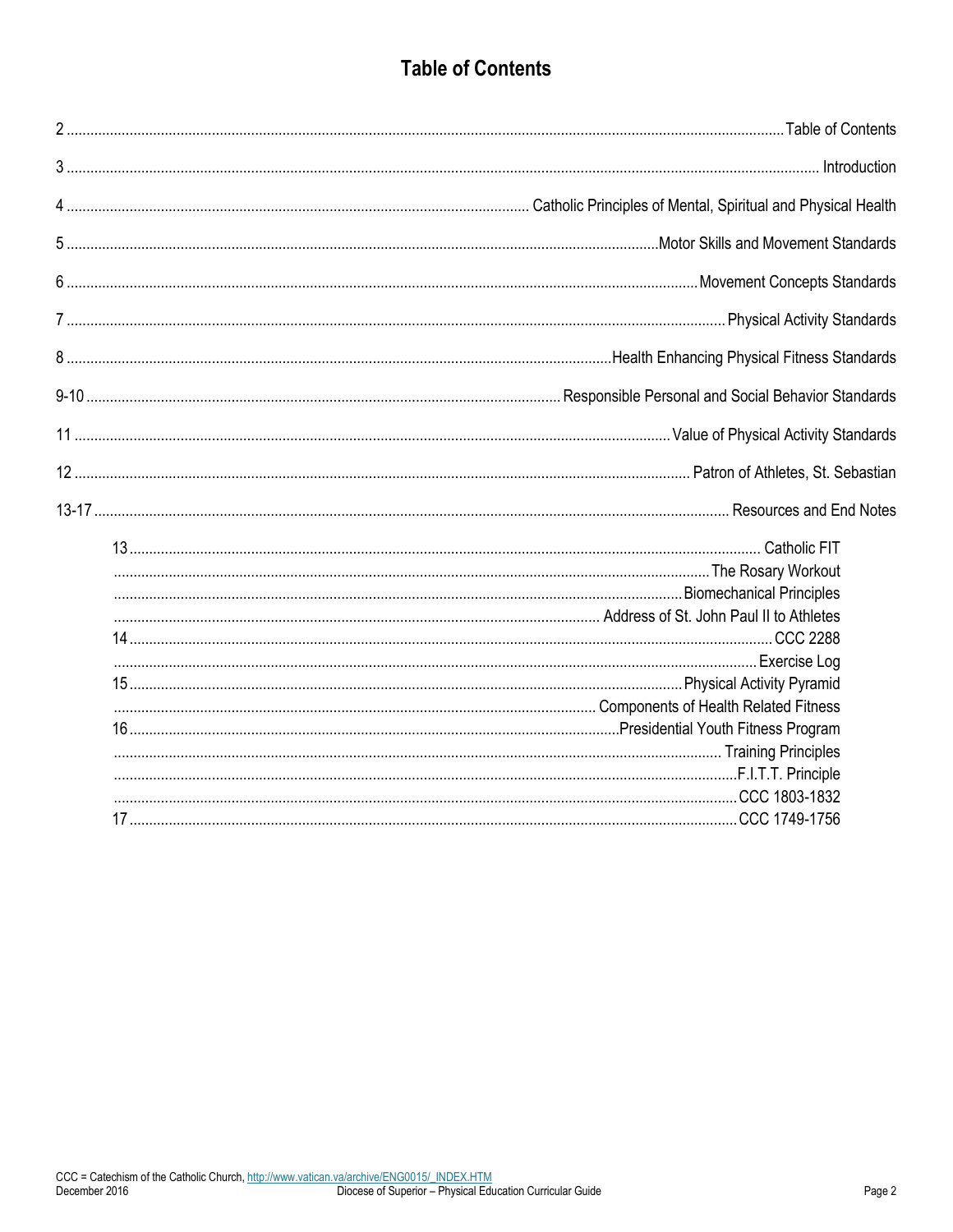# **Introduction**

## **Philosophy**

*Or do you not know that your body is a temple of the Holy Spirit who is in you, whom you have from God, and that you are not your own? For you have been bought with a price: therefore glorify God in your body.*  (1 Corinthians 6:19-20)

Physical education helps students develop the knowledge, skills, attitudes, values, and behaviors to initiate and maintain a physically active lifestyle. Students will be taught movement, strategies, teamwork, problem solving and health related fitness to build social, psychomotor and cognitive skills for a future of healthy living and a sense of care for others and the community in relation to the teachings of the Catholic Church.

#### **Rationale**

This PK-8 Physical Curricular Guide respects the entity of the individual schools within the diocese. Rather than a mandate of what is to be learned and when, the Diocese of Superior Physical Education Curricular Guide provides the overall content of what is recommended to be learned. Local schools are invited to use this curricular guide to create a school specific curriculum that is more comprehensive and sensitive to the needs of their students.

#### **History**

Until the writing of this curriculum, schools in the Diocese of Superior have used the Wisconsin Model Academic Standards for Physical Education as their guide for instruction with no Catholic integration.

#### **Acknowledgements**

All teachers in the schools during the review and implementation of this document are thanked and respected for their input, time and energy in helping to establish these standards and skills for each grade level. The Wisconsin Standards for Physical Education were used in writing this document.

#### **Reading this Document**

The document is divided into 6 main parts. The Catholic components are integrated within the standards. Catholic principles of mental, spiritual and physical health are listed prior to the standards. It is expected that the Catholic components *will be used* in teaching the aspects of this guide.

The format of this curriculum is arranged by grade bands of 4K-2, 3-5 and 6-8 indicating specific skills to be addressed by the end of the specific grade band.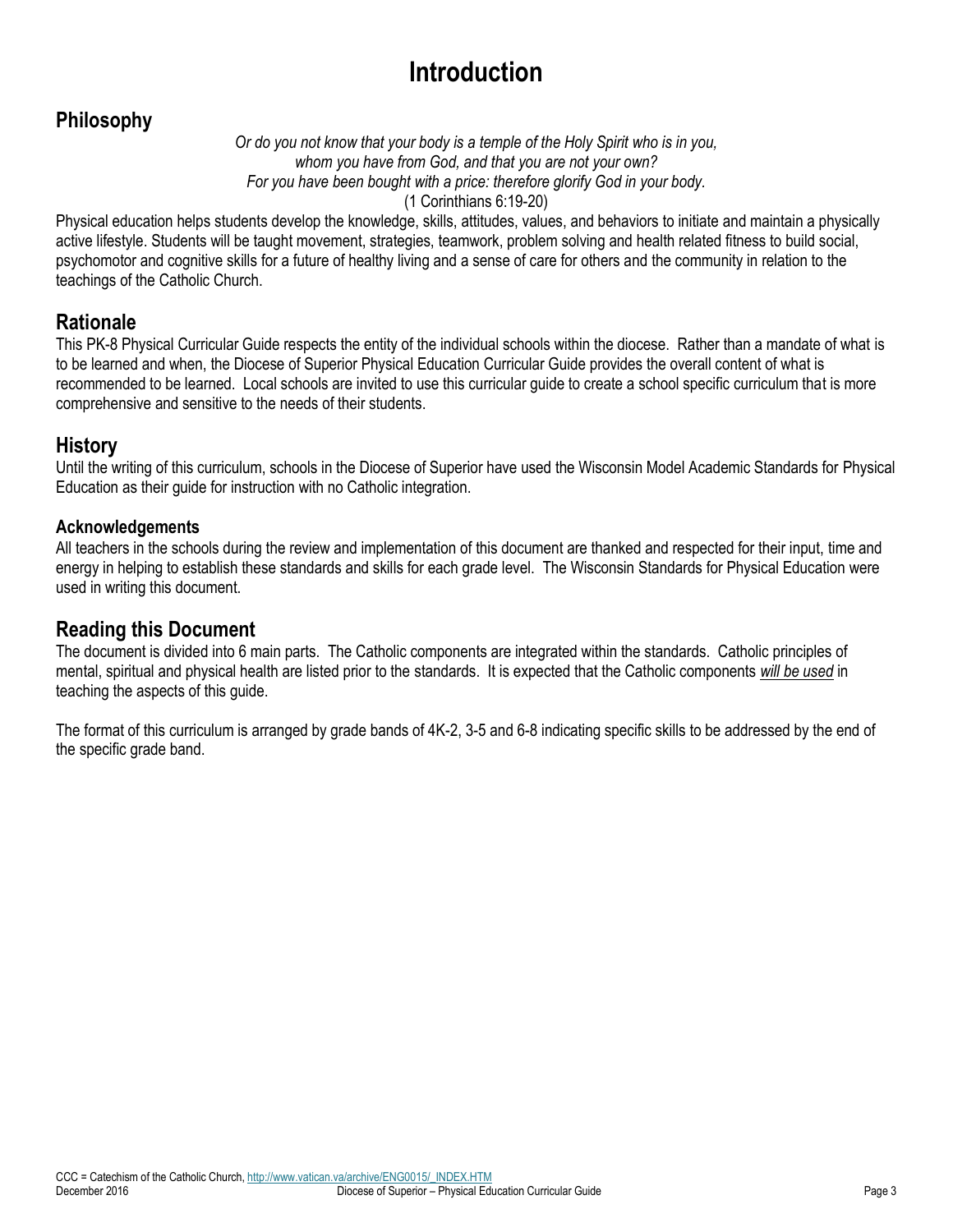# **CATHOLIC PRINCIPLES OF MENTAL, SPIRITUAL AND PHYSICAL HEALTH**

#### Adopted from the Diocese of La Crosse 2014 Health Curriculum

- 1. God has revealed to us that He is the Creator of all that exists *(Rom 1:19-20).* Everything that God creates is good *(Gen 1:31)* and has a design which reveals a purpose *(Acts 17:24-28)*. We conclude from the patterns of the human person whom God designed that certain functions, and not others, are fitting to human behavior.
- 2. God creates human persons in His image and likeness with a body and a soul *(Gen 1:26-27)*. The human body is animated by a spiritual soul at the moment of the person's conception *(Ps 129:13-16)*. It is the whole person that is intended to become a temple of the Holy Spirit *(1 Cor 6:19-20)*. The unity of soul and body is profound. "Spirit and matter in man are not two natures united, but rather their union forms a single nature *(1 Cor 6:19-20, CCC 364-365)*." That single nature, which is referred to as human nature, has a spiritual dimension and is common to all persons *(CCC 1934)*.
- 3. God has a plan for the human person created in His image *(Jer 29:11-24)*: to be united with Him *(Jn 12:32)*. This reality that human persons are called to participate by knowledge and love in God's own life – is the foundation for the dignity of the human person *(CCC 356-357)*.
- 4. The soul, with its spiritual powers of intellect and will, allows a human person to understand the natural order of things established by the Creator *(CCC 1704-1405)*. The intellect requires formation in order to arrive at the truth about the world and about itself *(Jn 8:31-32)*. Human free will is a force for growth and maturity in truth and goodness. Thus the human person is able to know the good and choose it. Misuse of freedom guarantees the loss of freedom and leads to misery *(Dt 30:15-20, CCC 1730-31)*.
- 5. A human person is created to be in relationship with God *(Jn 17:20-24)*. A human person is the only creature on earth whom God willed for Himself *(CCC 1703)*. All other creatures were created for man *(Gen 1:28-30)*. Only humans have rights, which are derived from their dignity as persons made in God's image. Only humans have responsibilities, because their intellect can comprehend the good and their will can choose it freely *(Rom 6:15-23)*.
- 6. God created the human person as either male or female. "Being man or being woman is a reality which is good and willed by God" *(Gen 1:27, CCC 369).* Man and woman share the same human nature and an equally exalted dignity. There exists a complementarity between uniquely male and uniquely female gifts which serves the transmission of life *(Gen 2:20-25, CCC 372)*
- 7. The human person is created to by in relationship with other persons *(Gen 2-18)*. "Man cannot fully find himself except through a sincere gift of self" *(Jn 15:13, Gaudium et Spec, n. 24).* Sexuality, which affects all aspects of the human person, is a way of relating and being open to others. It has love as its intrinsic end, more precisely, love as donation and acceptance, love as giving and receiving. Sexuality oriented, elevated, and integrated by love acquires a truly human quality *(Eph 5:1, 21-32, CCC 2332, Truth & Meaning of Human Sexuality, n. 11)*.
- 8. In God's plan, man and woman are created for each other *(Gen. 2:22-23)*. "Physical, moral and spiritual difference and complementarity are oriented towards the goods of marriage and the flourishing of family life" *(CCC 2333).* In marriage God unites a man and a woman in such a way that by forming 'one flesh' they can transmit human life *(CCC372)*. God is the architect of marriage and family life *(Mk 10:6-9, Mt 19:3-8, CCC 1603)*. History confirms that, "the future of humanity passes by way of the family" *(On the Family, John Paul II, 86)*.
- 9. The relationship between God and the human person was severed through the Original Sin of Adam and Eve *(Gen 3:8-10)*. Likewise, the relationship between man and woman was also harmed through the fall *(Gen 3:6-7, 16)*. Since the fall and the breaking of these relationships, man and woman require the gift of grace to regain union with God and to live in a properly ordered relationship with one another and with the rest of creation *(Rom 5:12-21)*.
- 10. "Human nature, through wounded and weakened by the effects of original sin *(Ps 51:7)*, continues to participate in the goodness of God's creative work" *(Gen. 3:23-4:1, CCC p. 890)*. Though personal sins further weaken our capacity to choose the good and to act virtuously, graces, especially those that flow through the Sacraments, restore our relationship with God and strengthen our capacity for recognizing and performing ordered actions in the light of a natural law that is "written on the human heart" *(Address of John Paul II to the U.N., Oct. 1995).*
- 11. We best participate in God's goodness when we live in a way consistent with our God-given nature. This is the meaning of good health: body, mind and will working in unison with God's created order. We gain integrity and can be truly happy and healthy when we live in a way consistent with our nature *(Rom 8:1-13, Gaudium et Spec., n. 22))*. Following God's plan brings joy and peace *(Ps 5:12-13)*.
- 12. We know from Divine Revelation that human life is a gift from God and is sacred *(Jer 1:4-5)*. As stewards of creation, we must safeguard the dignity of every person from conception to natural death by fostering healthy lifestyles consistent with God's design *(1 Pet 4:10)*.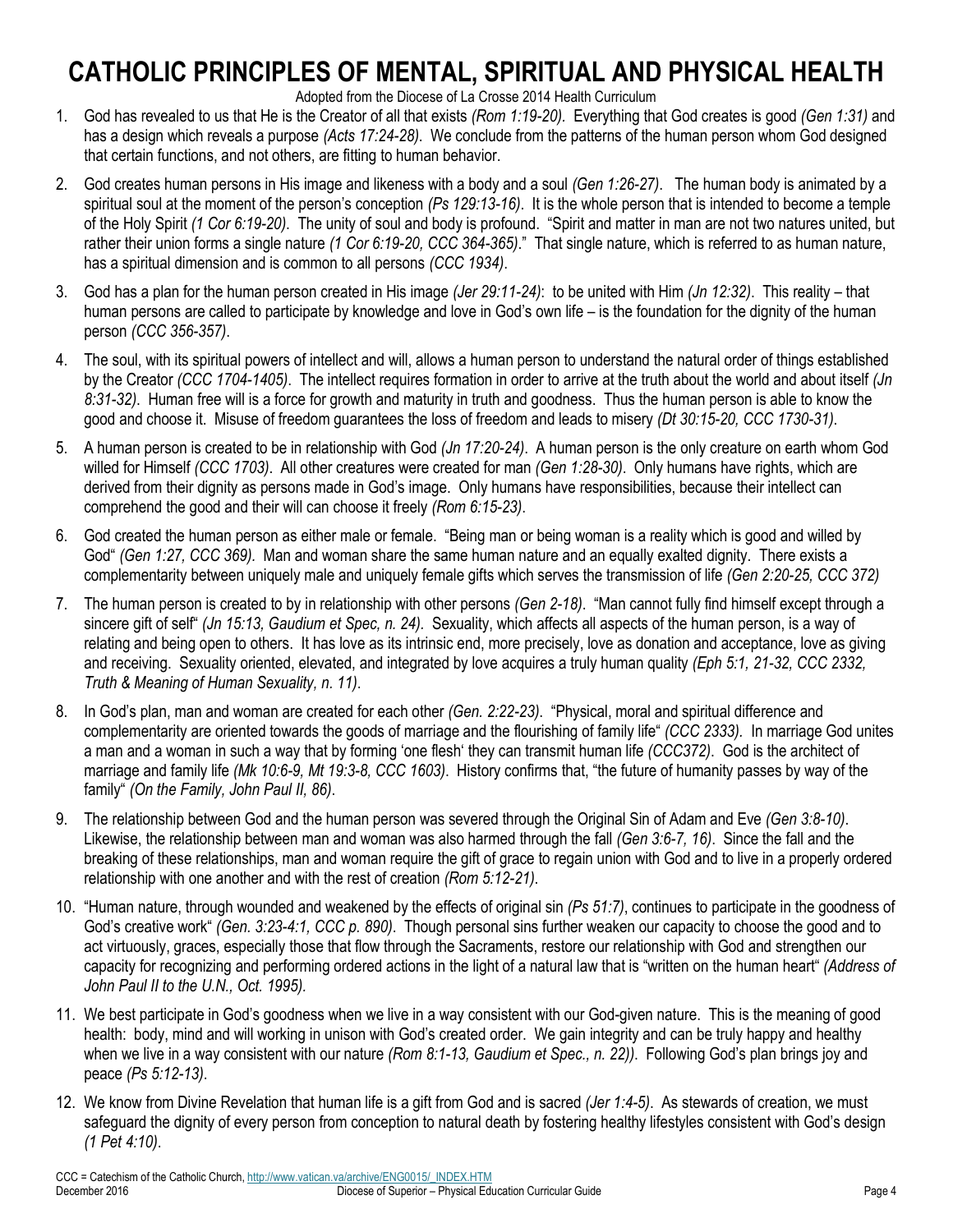# **A. Motor Skills and Movement**

#### *Goal:*

#### **Demonstrate competency in motor skills and movement patterns needed to perform a variety of physical activities.**

#### **Grades 4K-2**

*By the end of Grade 2, students will be able to…*

|  | Develop, refine, and apply fundamental motor patterns.                                                         |
|--|----------------------------------------------------------------------------------------------------------------|
|  | A.4K2.1 Skip, hop, gallop, slide, jump and land, run, jog, leap                                                |
|  | A.4K2.2 Travel fast and slow using different pathways, changing directions in response to a signal or obstacle |
|  | A.4K2.3 Repeat a dance pattern without cues                                                                    |
|  | A.4K2.4 Perform tumbling activities such as roll, jump and weight transfer                                     |
|  | A.4K2.5 Throw a ball underhand and overhand                                                                    |
|  | A.4K2.6 Control an object using feet, hands or an implement (dribble, throw, catch, kick, strike)              |
|  | A.4K2.7   Perform a variety of jump rope skills                                                                |
|  | A.4K2.8 Balance a variety of body parts or objects in a creative way – round, twisted, narrow and symmetrical  |

## **Grades 3-5**

#### *By the end of Grade 5, students will be able to…*

| Refine, combine and vary motor skills. |                                                                                                                               |
|----------------------------------------|-------------------------------------------------------------------------------------------------------------------------------|
| A.35.1                                 | Jump vertically and land, throw, catch and balance with mature form                                                           |
| A.35.2                                 | Strike an object using feet, hands or implement while participating in volleyball, soccer, baseball, hockey, golf or tennis   |
| A.35.3                                 | Perform a combination of movement, sport or leisure skills – dribble, pass, receive, shoot, juggle, rhythm pattern, jump rope |
| A.35.4                                 | Create, refine and perform a gymnastic, tumbling, dance or jump rope sequence                                                 |
| A.35.5                                 | Throw a ball overhand and hit a moving target                                                                                 |

#### **Grades 6-8**

*By the end of Grade 8, students will be able to…*

**Demonstrate basic and specialized skills, as well as apply those skills tactically, in increasingly complex environments and in combination with other skills.** A.68.1 Serve a ball underhand and demonstrate correct position in net/wall sports using mature form (volleyball, pickle ball, tennis) A.68.2 Dribble a ball while preventing an opponent from stealing the ball in invasion sports (basketball, soccer) A.68.3 Demonstrate correct alignment in form and application of force in a target sport to control direction (archery, golf, curling)

A.68.4 **Design and perform dance or gymnastics sequences that combine traveling, rolling, balancing, weight transfer, and change** in speed and direction A.68.5 Demonstrate correct balance techniques in a variety of activities

A.68.6 Pemonstrate use of technology (GPS, compass) in outdoor pursuits (hiking, backpacking, snowshoeing, cross country skiing)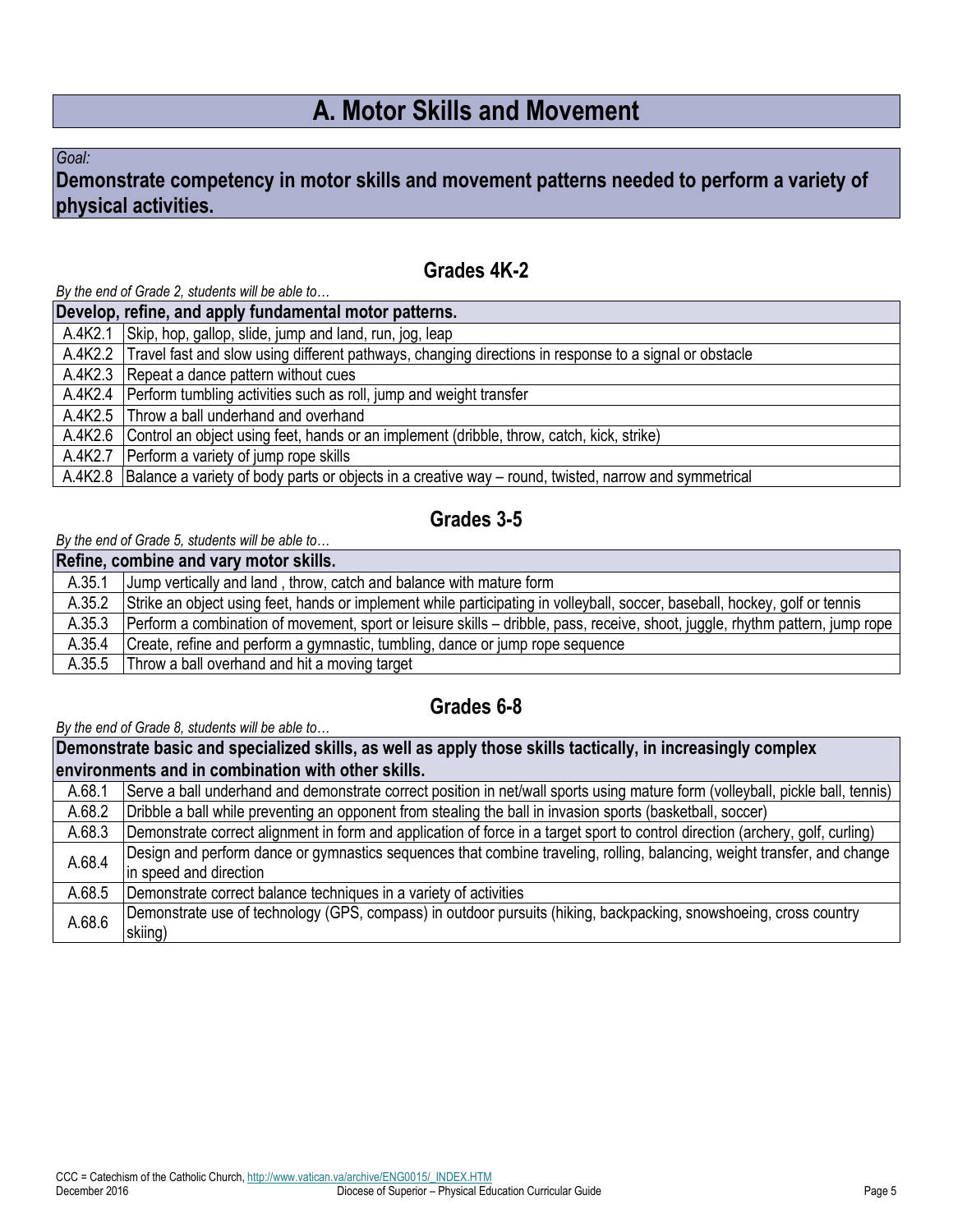#### *Goal:*

## **Demonstrate understanding of movement concepts, principles, strategies, and tactics as they apply to the learning and performance of physical activities.**

#### **Grades 4K-2**

#### *By the end of Grade 2, students will be able to…*

| Develop a cognitive understanding of a skill so as to improve performance. |                                                                                                                                                                                                                                                                                                                                       |
|----------------------------------------------------------------------------|---------------------------------------------------------------------------------------------------------------------------------------------------------------------------------------------------------------------------------------------------------------------------------------------------------------------------------------|
| <b>B.4K2.1</b>                                                             | Identify correctly body planes (front/back, right/left, upper/lower) and various body parts                                                                                                                                                                                                                                           |
| <b>B.4K2.2</b>                                                             | Recognize appropriate safety practices with and without physical education equipment                                                                                                                                                                                                                                                  |
| <b>B.4K2.3</b>                                                             | State that "best effort" is shown by trying new or hard tasks by referring to Luke 1:37, For nothing will be impossible with<br>God.                                                                                                                                                                                                  |
| <b>B.4K2.4</b>                                                             | Repeat cue words for skills being taught and demonstrate/explain what is meant by each                                                                                                                                                                                                                                                |
| B.4K2.5                                                                    | Correct movement errors in response to corrective feedback                                                                                                                                                                                                                                                                            |
| B.4K2.6                                                                    | State the short-term effects of physical activity on the heart, lungs and muscles by referencing 1 Corinthians 6:19-20, Do<br>you not know that your body is a temple of the Holy Spirit within you, which you have from God, and that you are not your<br>own? For you were bought with a price; therefore glorify God in your body. |
| <b>B.4K2.7</b>                                                             | Explain that appropriate practice improves performance by referencing Philippians 4:9, Keep on doing the things that you<br>have learned and received and heard and seen in me, and the God of peace will be with you.                                                                                                                |
| <b>B.4K2.8</b>                                                             | Participate in games and activities that use academic and health skills to enhance learning (math, reading, nutrition)                                                                                                                                                                                                                |

## **Grades 3-5**

*By the end of Grade 5, students will be able to…*

| Develop a cognitive understanding of a skill so as to improve performance.                    |                                                                                                                            |
|-----------------------------------------------------------------------------------------------|----------------------------------------------------------------------------------------------------------------------------|
| B.35.1                                                                                        | Explain that warm-up prepares the body for physical activity                                                               |
| B.35.2                                                                                        | Locate heart rate and describe how it is used to monitor exercise intensity                                                |
| B.35.3                                                                                        | Identify and demonstrate key elements of skill being taught                                                                |
| B.35.4                                                                                        | Participate in games and activities that use academic and health skills to enhance learning (math, reading, nutrition)     |
| Develop the ability to transfer complex motor skills they have learned into new skills/games. |                                                                                                                            |
| B.35.5                                                                                        | Recognize accurately the critical elements of a skill demonstrated by a fellow student and provide feedback to the student |
| B.35.6                                                                                        | Correct movement errors in response to corrective feedback given by teacher or peer                                        |
| B.35.7                                                                                        | Design a new game incorporating at least two motor skills and rules                                                        |
| B.35.8                                                                                        | Explain how appropriate practice improves performance by referencing Philippians 4:9, Keep on doing the things that you    |
|                                                                                               | have learned and received and heard and seen in me, and the God of peace will be with you.                                 |

## **Grades 6-8**

| Apply cognitive understanding to improve skill development and performance. |                                                                                                                                                                        |
|-----------------------------------------------------------------------------|------------------------------------------------------------------------------------------------------------------------------------------------------------------------|
| B.68.1                                                                      | Select appropriate practice procedures to learn and master skills and movement patterns                                                                                |
| B.68.2                                                                      | Describe basic principles of conditioning and how they improve fitness and performance (overload, progression, specificity,<br>regularity, variety, recovery, balance) |
| B.68.3                                                                      | Identify proper warm-up and cool down procedures as they affect performance and injury prevention                                                                      |
| B.68.4                                                                      | Describe the critical elements of a sport-specific skill (e.g. basketball free throw, forearm pass, etc.)                                                              |
| B.68.5                                                                      | Detect and correct errors in alignment in target sports (e.g. archery, golf) based on knowledge of results                                                             |
| B.68.6                                                                      | Explain force application and how it affects flight path of object                                                                                                     |
| B.68.7                                                                      | Devise and perform a skill after explaining the significance of a biomechanical principle <sup>1</sup> that enhances performance                                       |
| B.68.8                                                                      | Explain at least two game tactics involved in playing net/wall sports (e.g. tennis, badminton, volleyball, etc.)                                                       |
| B.68.9                                                                      | Explain at least two game tactics involved in invasion sports (e.g. soccer, basketball, handball, etc.)                                                                |
| B.68.10                                                                     | Identify similarities in body position when receiving a serve (e.g. volleyball, badminton, tennis, etc.) and when defending a                                          |
|                                                                             | player (e.g. basketball, soccer, etc.) and reasons why they are similar                                                                                                |
| B.68.11                                                                     | Demonstrate an understanding of team play in invasion sports (e.g. basketball, soccer, handball, etc.) by proper positioning,                                          |
|                                                                             | team communication and team support by referencing the message of St. John Paul II to athletes in 2000.2                                                               |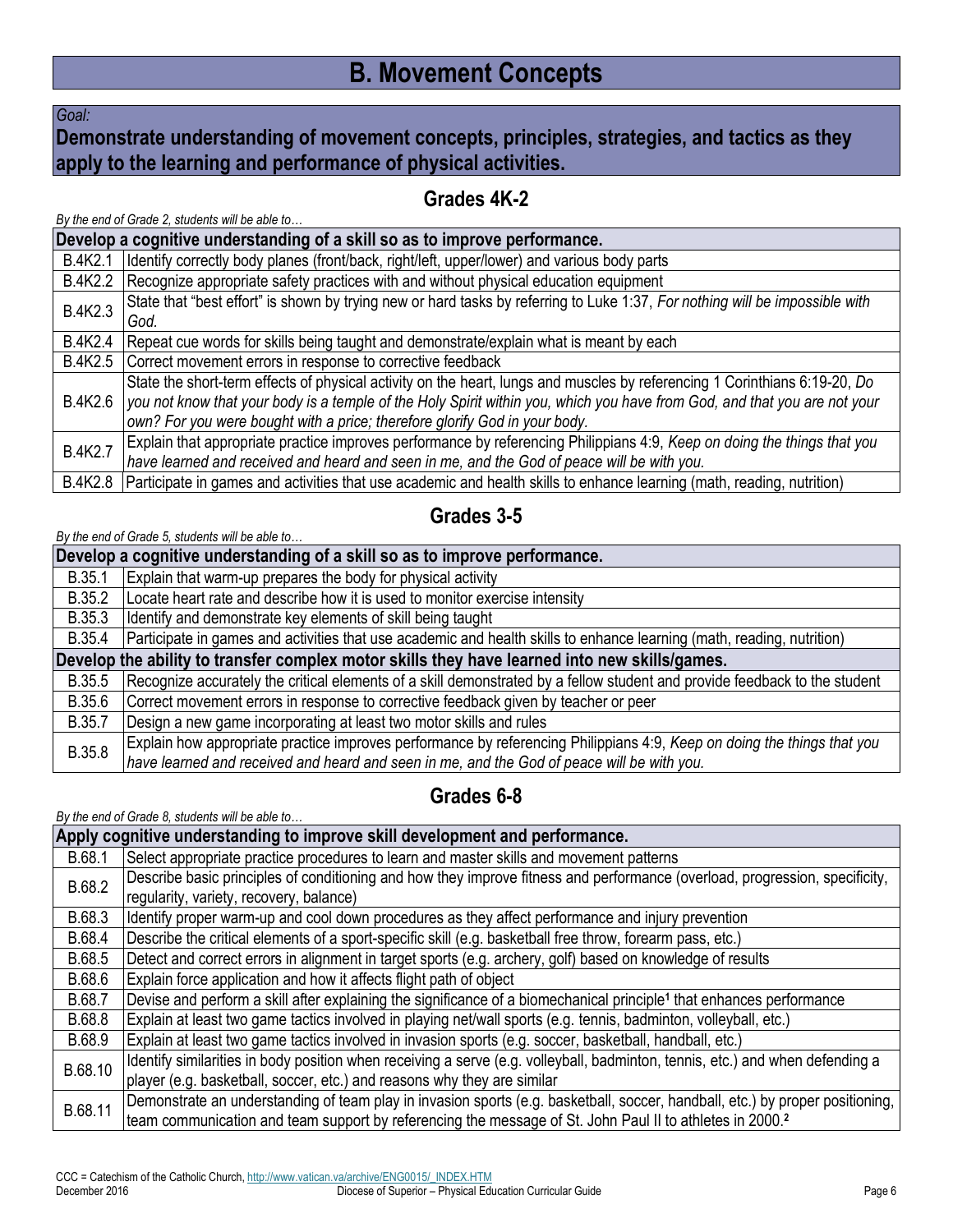# **C. Physical Activity**

#### *Goal:*

## **Participate regularly in physical activity.**

## **Grades 4K-2**

#### *By the end of Grade 2, students will be able to…*

| Choose to be physically active. |                                                                                                                               |
|---------------------------------|-------------------------------------------------------------------------------------------------------------------------------|
|                                 | C.4K2.1 Engage in moderate to vigorous physical activity on an intermittent basis                                             |
| C.4K2.1                         | Participate in a variety of physical activities outside of school, with and without objects                                   |
| C.4K2.1                         | Participate in a variety of non-structured and minimally-organized physical activities outside of physical education, such as |
|                                 | at recess time                                                                                                                |

#### **Grades 3-5**

*By the end of Grade 5, students will be able to…*

|        | Regularly participate in activities that provide enjoyment and health benefits.                                                     |
|--------|-------------------------------------------------------------------------------------------------------------------------------------|
| C.35.1 | Identify physical and psychological benefits that result from long-term participation in physical education (CCC 2288) <sup>3</sup> |
| C.35.2 | Choose to participate in moderate to vigorous physical activity outside of physical education class on a regular basis.             |
| C.35.3 | Choose to participate in structured and purposeful activity.                                                                        |
| C.35.4 | Monitor his or her physical activity by using a pedometer to count the number of steps taken or the distance traveled.              |
| C.35.5 | Maintain a physical activity log <sup>4</sup> or calendar.                                                                          |
| C.35.6 | Identify one personal movement goal for use outside of physical education class                                                     |
| C.35.7 | Identify two personal fitness goals to improve personal fitness                                                                     |

## **Grades 6-8**

*By the end of Grade 8, students will be able to…*

#### **Develop and implement an individual physical activity plan.**

| C.68.1 | Complete a survey to determine personal interests and increase awareness of a broad range of opportunities existing within        |
|--------|-----------------------------------------------------------------------------------------------------------------------------------|
|        | the community                                                                                                                     |
| C.68.2 | Set realistic goals of his or her choosing based on interest as well as fitness assessment results                                |
| C.68.3 | Develop a physical activity plan using practice procedures and training principles appropriate to personal goals, as well as      |
|        | the physical activity pyramid <sup>5</sup> guidelines                                                                             |
| C.68.4 | Maintain a pedometer log for a minimum of two weekdays and one weekend day                                                        |
| C.68.5 | Maintain a physical activity log <sup>4</sup> , possibly using an app, documenting progress toward attaining their personal goals |
| C.68.6 | Document practice time as specified by the physical education teacher                                                             |
| C.68.7 | Regulate physical activity behavior by using appropriate practice procedures and training principles                              |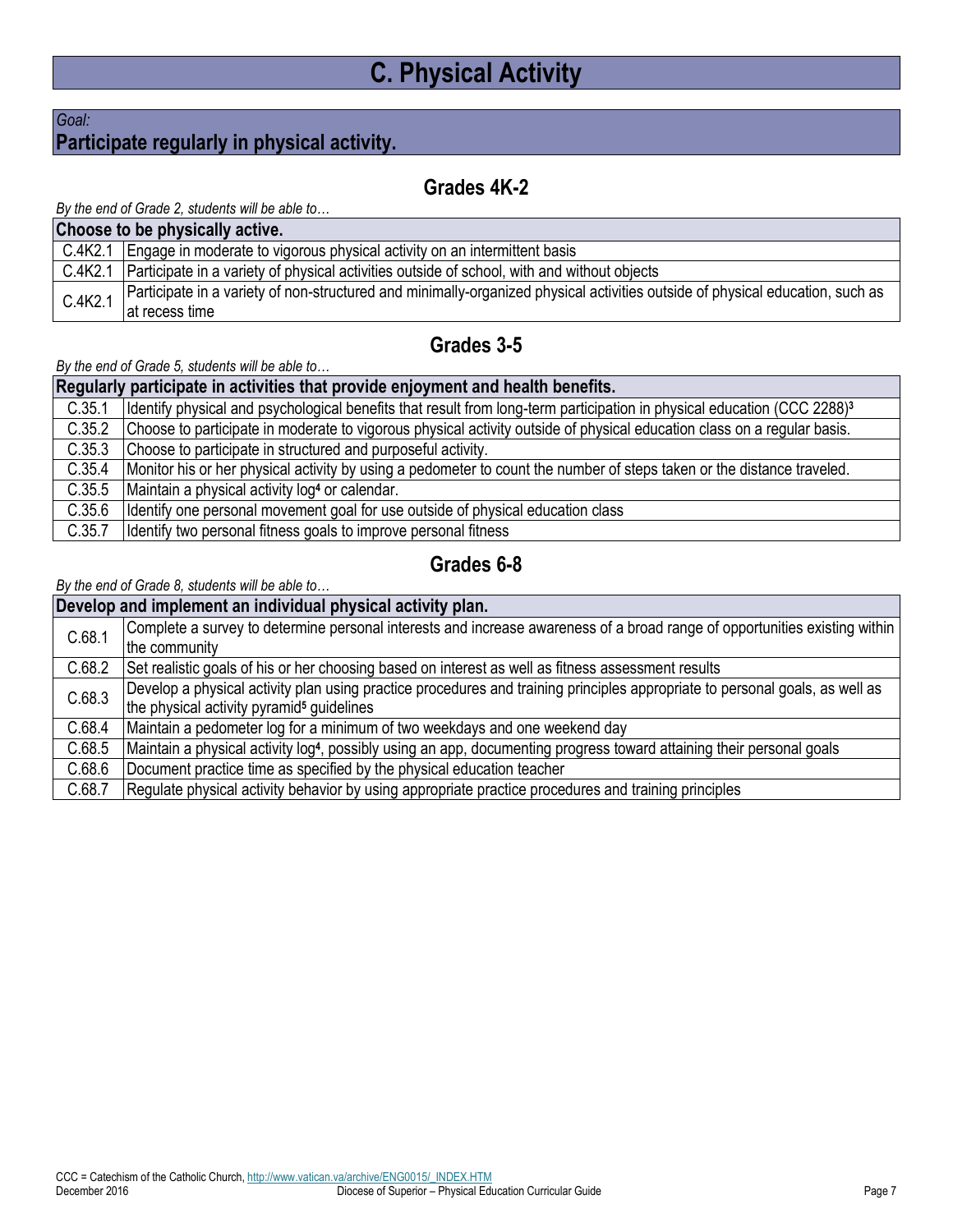# **D. Health Enhancing Physical Fitness**

#### *Goal:*

## **Achieve and maintain a health enhancing level of physical fitness.**

## **Grades 4K-2**

*By the end of Grade 2, students will be able to…*

| Develop knowledge, skills and attitudes toward achieving physical fitness. |                                                                                                                                  |
|----------------------------------------------------------------------------|----------------------------------------------------------------------------------------------------------------------------------|
| D.4K2.1                                                                    | Participate in muscular strength activities to improve upper body strength to participate in activities such as climbing,        |
|                                                                            | hanging, momentary body support on the hands, horizontal ladder, monkey bars or traverse wall                                    |
|                                                                            | D.4K2.2   Engage in a series of physical activities without tiring easily                                                        |
|                                                                            | D.4K2.3 Sustain activity for increasingly longer periods of time while participating in various activities in physical education |
|                                                                            | D.4K2.4   Begin to identify muscle groups used in activities                                                                     |
|                                                                            | D.4K2.5   Participate in a variety of activities and games that increase breathing and heart rate                                |
|                                                                            | D.4K2.6 Recognize that health-related physical fitness consists of several different components <sup>6</sup>                     |

## **Grades 3-5**

*By the end of Grade 5, students will be able to…*

| Develop healthy habits that address the various components of physical fitness. |                                                                                                                                    |  |
|---------------------------------------------------------------------------------|------------------------------------------------------------------------------------------------------------------------------------|--|
| D.35.1                                                                          | Participate in selected activities that develop and maintain each component <sup>6</sup> of physical fitness                       |  |
| D.35.2                                                                          | Recognize that physiological responses to exercise are associated with their own levels of fitness                                 |  |
| D.35.3                                                                          | Identify at least one muscle for each physical fitness test <sup>7</sup> used                                                      |  |
| D.35.4                                                                          | Describe the five health-related fitness components, <sup>6</sup> what they measure and at least one benefit of each               |  |
| D.35.5                                                                          | Maintain heart rate within the target heart rate zone for a specified length of time during an aerobic activity                    |  |
| D.35.6                                                                          | Meet the age- and gender-specific health-related fitness standards <sup>7</sup>                                                    |  |
| D.35.7                                                                          | Identify his or her strengths and weaknesses based upon the results of physical fitness testing <sup>7</sup> and set goals to show |  |
|                                                                                 | improvement in at least two fitness tests.                                                                                         |  |

## **Grades 6-8**

| Acquire and apply knowledge of the fitness components for overall fitness. |                                                                                                                                         |
|----------------------------------------------------------------------------|-----------------------------------------------------------------------------------------------------------------------------------------|
| D.68.1                                                                     | Know the various principles of training <sup>8</sup> and how these principles are applied                                               |
| D.68.2                                                                     | Explain the FITT guidelines <sup>9</sup> as they apply to a training program                                                            |
| D.68.3                                                                     | Define health-related fitness terminology (e.g. physical fitness, aerobic fitness, body composition, muscle strength, muscle            |
|                                                                            | endurance, flexibility)                                                                                                                 |
| D.68.4                                                                     | Perform physical fitness test <sup>7</sup> with correct form and/or technique                                                           |
| D.68.5                                                                     | Formulate meaningful personal fitness goals based on fitness test results                                                               |
| D.68.6                                                                     | Develop, with teacher assistance, an individual plan for improving fitness levels                                                       |
| D.68.7                                                                     | State the difference between moderate and vigorous physical activity as it relates to perceived exertion                                |
| D.68.8                                                                     | Demonstrate knowledge of current guidelines for physical activity (60 minutes daily)                                                    |
| D.68.9                                                                     | Demonstrate knowledge of all major muscle groups                                                                                        |
| D.68.10                                                                    | Participate in activities designed to improve or maintain all health-related fitness components both during and outside of              |
|                                                                            | school                                                                                                                                  |
| D.68.11                                                                    | Document individual physical activity in relation to all the health-related components <sup>6</sup> of fitness                          |
| D.68.12                                                                    | Assess (manually or mechanically with heart rate monitors) and maintain heart rate in a target heart rate zone for the                  |
|                                                                            | recommended time while participating in aerobic physical activity                                                                       |
| D.68.13                                                                    | Demonstrate appropriate training principles <sup>8</sup> and exercise techniques during participation in activities designed to improve |
|                                                                            | physical fitness                                                                                                                        |
| D.68.14                                                                    | Complete a total body stretching routine with safe stretching techniques                                                                |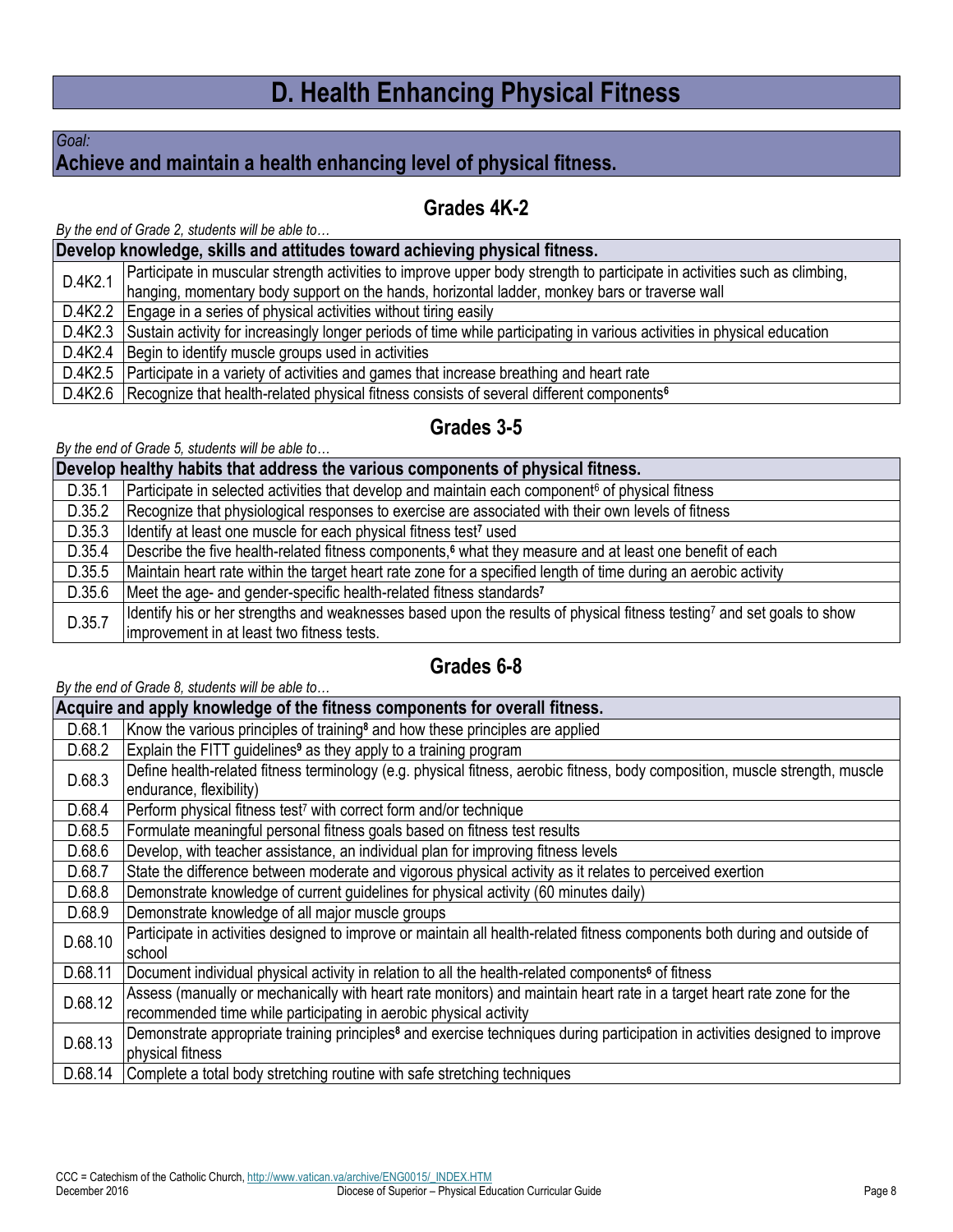*Goal:*

**Exhibit responsible personal and social behavior that respects self and others in physical activity settings.**

## **Grades 4K-2**

*By the end of Grade 2, students will be able to…*

**Apply safe practices, adherence to rules and procedures, etiquette, cooperation and teamwork, ethical behavior and positive social interaction as it relates to the guidance of the Catechism CCC 2288<sup>3</sup> , Catholic virtues and the Gifts and Fruits of the Holy Spirit.<sup>10</sup>**

| E.4K2.1   Practice specific skills as assigned until the teacher signals the end of practice                    |  |
|-----------------------------------------------------------------------------------------------------------------|--|
| E.4K2.2   Follow directions given to the class for an all-class activity                                        |  |
| E.4K2.3 Use safety procedures                                                                                   |  |
| E.4K2.4   Report the results of work honestly, reflecting on Catholic virtues and the Holy Spirit <sup>10</sup> |  |
| E.4K2.5   Enjoy participating alone while exploring movement tasks                                              |  |
| E.4K2.6   Follow rules, procedures and etiquette in class                                                       |  |
| E.4K2.7   Work independently, productively and demonstrate a willingness to challenge self                      |  |
| E.4K2.8 Show cooperation and fair play for others by helping, sharing and taking turns                          |  |

E.4K2.9 Participate in a variety of cooperative activities while demonstrating charity, self-control, generosity and patience**<sup>10</sup>**

E.4K2.10 Work in a diverse group setting without interfering with others by demonstrating patience and self-control**<sup>10</sup>**

E.4K2.11 Accept all playmates without regard to personal differences while demonstrating fortitude, understanding and generosity**<sup>10</sup>**

E.4K2.12 Demonstrate the elements of socially acceptable conflict resolution during class activity through wisdom and understanding**<sup>10</sup>**

E.4K2.13 Regularly encourage others and refrain from negative statements by demonstrating charity, joy, and peace**<sup>10</sup>**

## **Grades 3-5**

#### *By the end of Grade 5, students will be able to…*

**Apply safe practices, adherence to rules and procedures, etiquette, cooperation and teamwork, ethical behavior and positive social interaction as it relates to the guidance of the Catechism CCC 2288<sup>3</sup> , Catholic virtues and the Gifts and Fruits of the Holy Spirit.<sup>10</sup>**

| E.35.1  | Accept the teacher's decision regarding a personal rule infraction without displaying negative reactions toward others by<br>demonstrating wisdom and temperance <sup>10</sup> |
|---------|--------------------------------------------------------------------------------------------------------------------------------------------------------------------------------|
|         |                                                                                                                                                                                |
| E.35.2  | Assess and take responsibility for own behavior without blaming others by reflecting on the Gifts of the Holy Spirit <sup>10</sup>                                             |
| E.35.3  | Demonstrate safe control of body and equipment                                                                                                                                 |
| E.35.4  | Follow class, activity or game rules respectfully                                                                                                                              |
| E.35.5  | Cooperate with all class members by taking turns and sharing equipment while demonstrating charity, self-control,                                                              |
|         | generosity and patience <sup>10</sup>                                                                                                                                          |
| E.35.6  | Participate in a variety of team building activities                                                                                                                           |
| E.35.7  | Work productively with a partner to improve performance                                                                                                                        |
| E.35.8  | Recognize and appreciate similar and different activity choices of peers                                                                                                       |
| E.35.9  | Take seriously the role of teaching an activity or skill to own team                                                                                                           |
| E.35.10 | Show respect for the views of a peer during class discussion by demonstrating self-control, goodness, patience, fortitude                                                      |
|         | and temerpance <sup>10</sup>                                                                                                                                                   |
| E.35.11 | Participate in low-level challenges, team building, adventure, and cooperative activities that encourage working together to                                                   |
|         | solve problems in a game or activity                                                                                                                                           |
| E.35.12 | Regularly encourages others and refrains from negative statements by demonstrating peace, kindness, and temperance <sup>10</sup>                                               |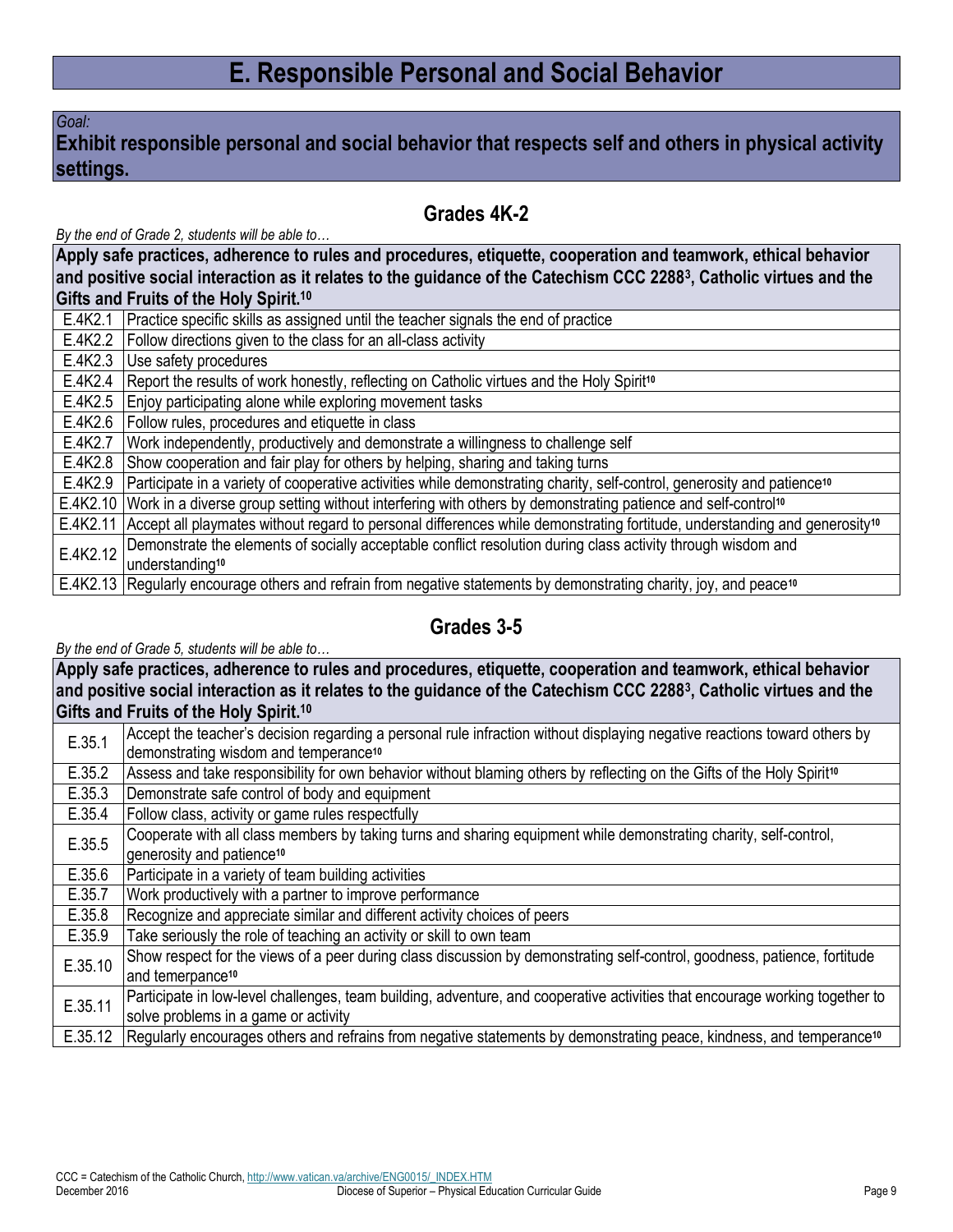## **Grades 6-8**

| social interaction as it relates to the guidance of the Catechism CCC 2288 <sup>3</sup> , Catholic virtues and the Gifts and<br>Fruits of the Holy Spirit. <sup>10</sup> |  |
|--------------------------------------------------------------------------------------------------------------------------------------------------------------------------|--|
|                                                                                                                                                                          |  |
|                                                                                                                                                                          |  |
| Use time wisely when given the opportunity to work on skill or fitness development without close teacher monitoring<br>E.68.1                                            |  |
| E.68.2<br>Identify the importance of following class and procedures                                                                                                      |  |
| Make responsible decisions for personal safety regarding appropriate dress for weather and/or physical activity, use of<br>E.68.3                                        |  |
| equipment, and any health concerns (allergies, asthma, etc.)                                                                                                             |  |
| E.68.4<br>Follow and listen to all directions and asks for help when needed                                                                                              |  |
| Communicate to teacher and/or peers when problems are observed and use the problem-solving model to solve to find a<br>E.68.5                                            |  |
| solution through the practices of peace, patience, self-control, courage and temperance <sup>10</sup>                                                                    |  |
| E.68.6<br>Demonstrate self-control during conflict <sup>10</sup>                                                                                                         |  |
| E.68.7<br>ldentify and practice moral and ethical behavior based on the Catechism (CCC 1749-1756) <sup>11</sup>                                                          |  |
| E.68.8<br>Handle situations in an appropriate manner when participating in team sports                                                                                   |  |
| Demonstrate cooperation and support of students of different gender, race, ethnicity and ability in a physical activity setting<br>E.68.9                                |  |
| through acts of fortitude, understanding and generosity <sup>10</sup>                                                                                                    |  |
| E.68.10<br>Demonstrate appropriate etiquette in activity settings through acts of patience, goodness, self-control and charity <sup>10</sup>                             |  |
| E.68.11<br>Demonstrate positive social interaction while in a physical activity setting by acts of charity, joy, kindness, and generosity <sup>10</sup>                  |  |
| E.68.12<br>Demonstrate respect and concern for the safety of others in word and actions in adventure and team building activities                                        |  |
| E.68.13<br>Demonstrate cooperation skills needed to accomplish group/team goals in both cooperative and competitive activities                                           |  |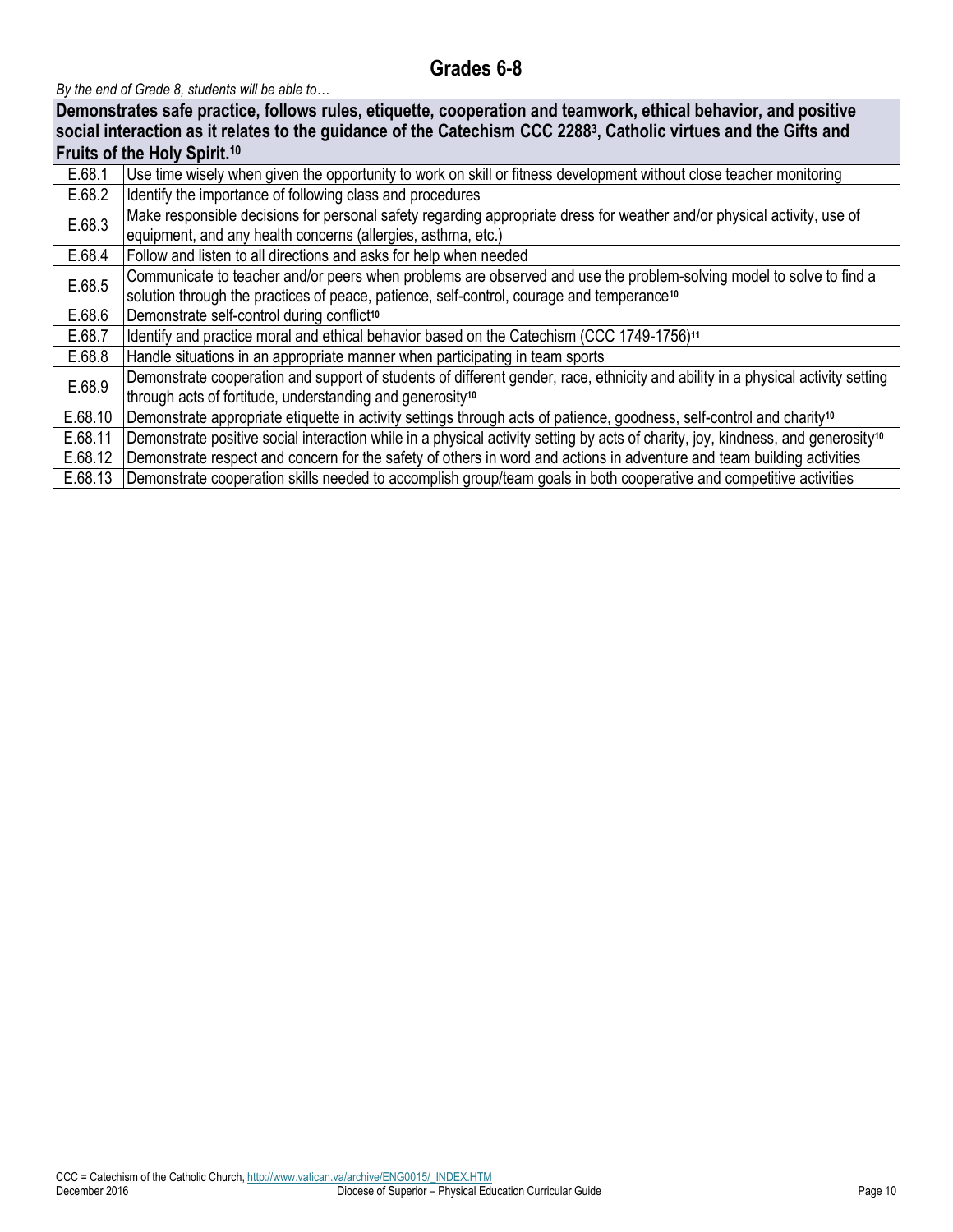# **F. Value of Physical Activity**

#### *Goal:*

## **Value physical activity for health, enjoyment, challenge, self-expression and/or social interaction.**

### **Grades 4K-2**

*By the end of Grade 2, students will be able to…*

| Participate in new movements and skills for enjoyment.                          |  |
|---------------------------------------------------------------------------------|--|
| F.4K2.1 Share verbal and nonverbal indicators of enjoyment                      |  |
| F.4K2.2 Attempt new movements and skills willingly                              |  |
| F.4K2.3   Participate even when not successful                                  |  |
| F.4K2.4 Identify several activities that are enjoyable                          |  |
| F.4K2.5   Express personal feelings on progress made while learning a new skill |  |

#### **Grades 3-5**

#### *By the end of Grade 5, students will be able to…*

|        | Demonstrate an awareness of the intrinsic values and benefits of participation in physical activity that provides                    |
|--------|--------------------------------------------------------------------------------------------------------------------------------------|
|        | personal meaning.                                                                                                                    |
| F.35.1 | Identify positive feelings associated with participation in physical activities                                                      |
| F.35.2 | Select and practice a skill on which improvement is needed                                                                           |
| F.35.3 | Develop a movement sequence or game that is personally interesting, such as tumbling, jump rope, rhythms, or sports<br>specific play |
| F.35.4 | Work independently, productively and demonstrate a willingness to challenge self                                                     |
| F.35.5 | Explain that skill competency leads to enjoyment of movement and physical activity                                                   |
| F.35.6 | Defend the benefit of physical activity and stress relieving outdoor pursuits                                                        |
| F.35.7 | Interact with others by helping with their physical activity challenges                                                              |
| F.35.8 | Choose to participate in group physical activities                                                                                   |

## **Grades 6-8**

|                   | Demonstrate an awareness of the intrinsic value and benefits of participation in physical activity that provides               |
|-------------------|--------------------------------------------------------------------------------------------------------------------------------|
| personal meaning. |                                                                                                                                |
| F.68.1            | Recognize that regular physical activity improves the student's fitness level in both skill-related and health-related fitness |
| F.68.2            | components                                                                                                                     |
|                   | Analyze selected physical experiences for social, emotional, mental and physical health benefits                               |
| F.68.3            | Recognize that participation in regular physical activity reduces the risk of disease and injury                               |
| F.68.4            | Recognize the value of physical activity to reduce stress and improve mood                                                     |
| F.68.5            | Recognize the importance of physical activity to keep body systems working together efficiently                                |
| F.68.6            | Seek personally-challenging experiences in physical activity settings                                                          |
| F.68.7            | Describe the mental benefits of physical activity                                                                              |
| F.68.8            | Recognize physical activity as an opportunity for social and group interaction and to form new relationships                   |
| F.68.9            | Describe the impact of physical activity and the results of improved fitness and performance on self-confidence and self-      |
|                   | esteem                                                                                                                         |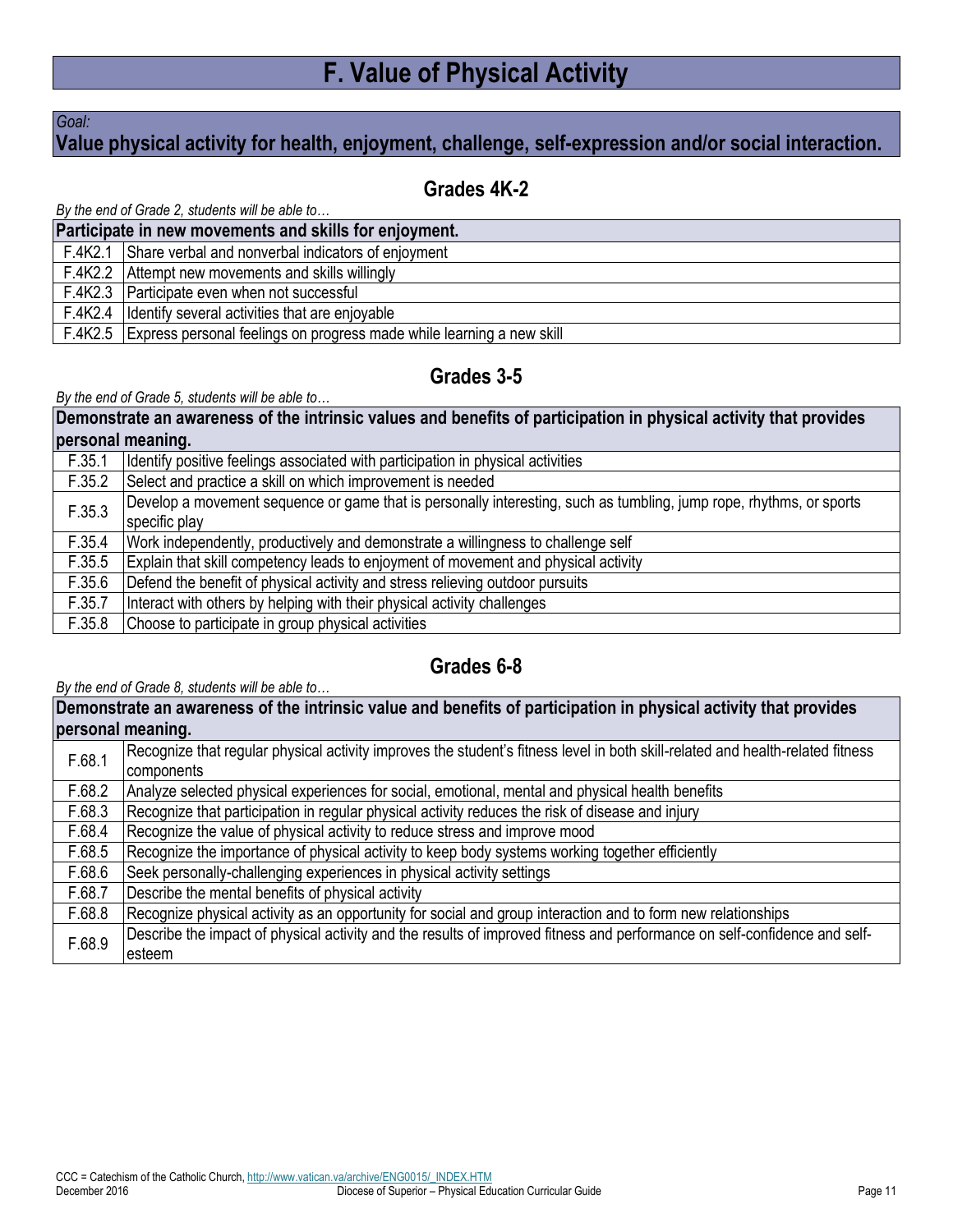## **Patron of Athletes St. Sebastian Feast: January 20 Death: 268**

Nothing is known about St. Sebastian's youth other than the fact he may have come from southern France and he was educated in Milan. He joined the Roman Army in 283 AD, ostensibly to be of service to other Christians who were being persecuted by the Romans. St. Sebastian distinguished himself and for his excellent service, he was promoted to serve in the Praetorian Guard to protect Emperor Diocletian.

While serving as a Praetorian Guard, Marcus and Marcellian, twin brothers, were imprisoned for refusing to make public sacrifices to the Roman gods. The brothers were deacons of the Christian Church. During their imprisonment, their parents visited them to implore them to renounce Christianity. However, St. Sebastian convinced both parents to convert to Christianity. St. Sebastian also converted several other prominent individuals, including the local prefect.



This led to his discovery and he was reported as a Christian to Emperor Diocletian in 286. The Emperor, who was already infamous for ordering the deaths of hundreds of Christians, scolded Sebastian and ordered him to be killed by having him tied to a stake on a training field and used as target practice.

Archers riddled his body with arrows, his body was described as, "full of arrows as an urchin." Believed to be dead, the archers left his body for retrieval and burial. He was recovered by Irene of Rome, whose Christian husband was a servant to Diocletian and also martyred. Irene discovered that Sebastian was still living and she hid him and nursed him back to health.

Once well, Sebastian went in search of Diocletian to surprise him. He managed to catch Diocletian by a stairwell and proceeded to criticize him loudly and publically for his persecution of the Christians. Diocletian, surprised that Sebastian was still alive, was immediately taken aback, but recovered his composure. This time, he would not permit Sebastian to escape with his life. He ordered his former guard to be beaten to death with clubs, then thrown into the sewers.

His body was recovered by a Christian woman, named Lucina, and she secretly buried him in the catacombs beneath Rome.

Nearly 80 years after his death, around 367, his remains were moved to a basilica in Rome, built by Pope Damasus I. His body, or at least some relics from his body were reportedly removed and shared with a community of monks in France. His cranium was sent to a German monastery where it was placed in a special silver case in 934. The relic remains in its case today in a special reliquary in Ebersberg.

St. Sebastian was commonly invoked as a protector against the plague. According to historical records, he defended the city of Rome against the plague in 680. His association with the plague could be because he survived being shot full of arrows and in pagan belief, pestilence was delivered by arrows shot by the gods above. Even Christian Romans would appreciate this symbolism. That symbolism is even captured in artwork as late as the Renaissance, where artists painted plague victims with black arrows in their body.

In artwork, St. Sebastian is depicted with arrows shot into his body, often tied to a post or a tree. His second execution is virtually never depicted.

St. Sebastian is the patron saint of soldiers, athletes, and those who desire a saintly death.

Source: http://www.catholic.org/saints/saint.php?saint\_id=103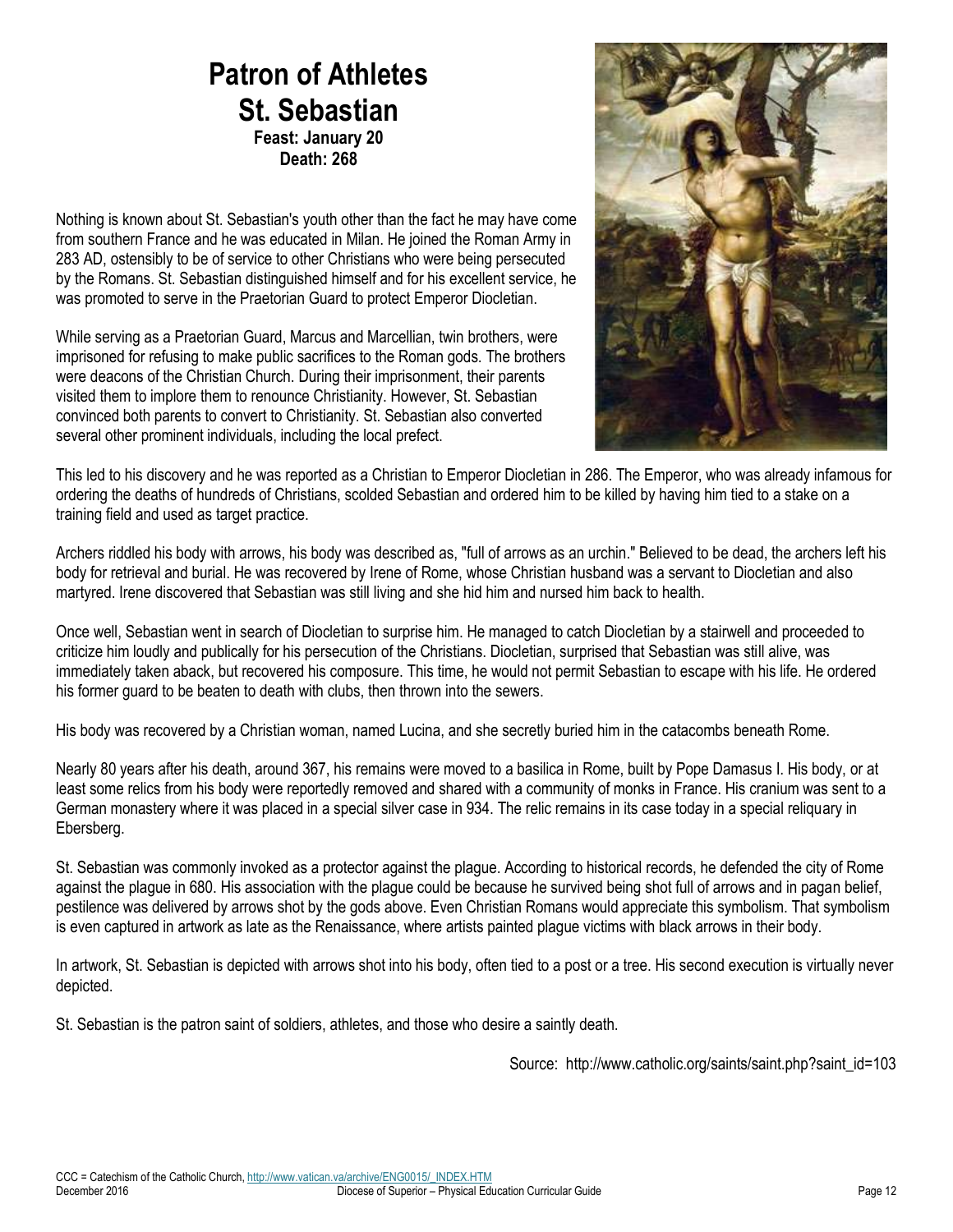# **Resources and Endnotes**



#### <http://www.catholicfit.com/>

In the spirit of Matthew 28:19, to make disciples of faith and fitness by creating programs for moments in a Catholic person's life: i.e. primary and secondary education, CYC/CYO, scouts, marriage prep and others. A "disciple of faith and fitness" is a student, inspired by his or her new-found physical and spiritual awareness, guided by the Catholic Church, supported by its supernatural family and exists in a state where a belief that more physical and spiritual health and fitness is always possible.



#### <http://rosaryworkout.blogspot.com/>

The Rosary Workout is a means to care for body and soul together. It is a goal-centered program focused on the integration of exercise, prayer and meditation to work the muscles of the spirit in harmony with the muscles of the body.

#### **<sup>1</sup> Biomechanical Principles**

*Stability*

 $\overline{\phantom{a}}$ 

1: The lower the center of gravity, the larger the base of support, the closer the line of gravity to the center of the base of support, and the greater the mass, the more stability increases.

*Maximum Effort*

2: The production of maximum force requires the use of all the joints that can be used.

3: The production of maximum velocity requires the use of joints in order – from the largest to the smallest.

*Linear Motion*

4: The greater the applied impulse, the greater the increase in velocity.

5: Movement usually occurs in the direction opposite that of the applied force.

*Angular Motion*

6: Angular motion is produced by the application of force acting at some distance from an axis (or a torque).

7: Angular momentum is constant when an athlete or object is free in the air.

**<sup>2</sup> Address of the Holy Father John Paull II to the International Convention on the Theme: "During the Time of the Jubilee: The Face and Soul of Sport",** Saturday, 28 October 2000, [https://w2.vatican.va/content/john-paul-ii/en/speeches/2000/oct-](https://w2.vatican.va/content/john-paul-ii/en/speeches/2000/oct-dec/documents/hf_jp-ii_spe_20001028_jubilsport.html)

[dec/documents/hf\\_jp-ii\\_spe\\_20001028\\_jubilsport.html](https://w2.vatican.va/content/john-paul-ii/en/speeches/2000/oct-dec/documents/hf_jp-ii_spe_20001028_jubilsport.html)

*Dear Ladies and Gentlemen!*

*1. I am pleased to take part in this international convention on the significant theme: "During the time of the Jubilee: the face and soul of sport". Today I have the welcome opportunity to greet you, who in various capacities are the distinguished representatives of sport, as I wait to meet the entire world of sport, which will celebrate its Jubilee tomorrow at the Olympic Stadium.*

*I greet the organizers of this meeting, especially the President of the International Olympic Committee, Mr Juan Antonio Samaranch, and the President of the Italian Olympic Committee, Mr Giovanni Petrucci, and I extend my greeting to the various speakers and representatives of the*  varied dimensions of sport in the world. I thank, in particular, Archbishop Crescenzio Sepe, who expressed your common sentiments, while *explaining the meaning of this meeting.*

*The theme that you chose for your reflection calls attention to the nature and aims of playing sports in our time, which is marked by a great variety of important social changes. Sport is certainly one of the prominent phenomena which, in a language understandable to all, can communicate very profound values. It can be a vehicle of high human and spiritual ideals when it is practised with full respect for its rules; but it can also fail in its true aim when it leaves room for other interests that ignore the centrality of the human person.*

*2. The theme speaks of the "face" and "soul" of sport. Athletic activity, in fact, highlights not only man's valuable physical abilities, but also his*  intellectual and spiritual capacities. It is not just physical strength and muscular efficiency, but it also has a soul and must show its complete face. This is why a true athlete must not let himself be carried away by an obsession with physical perfection, or be enslaved by the rigid laws *of production and consumption, or by purely utilitarian and hedonistic considerations.*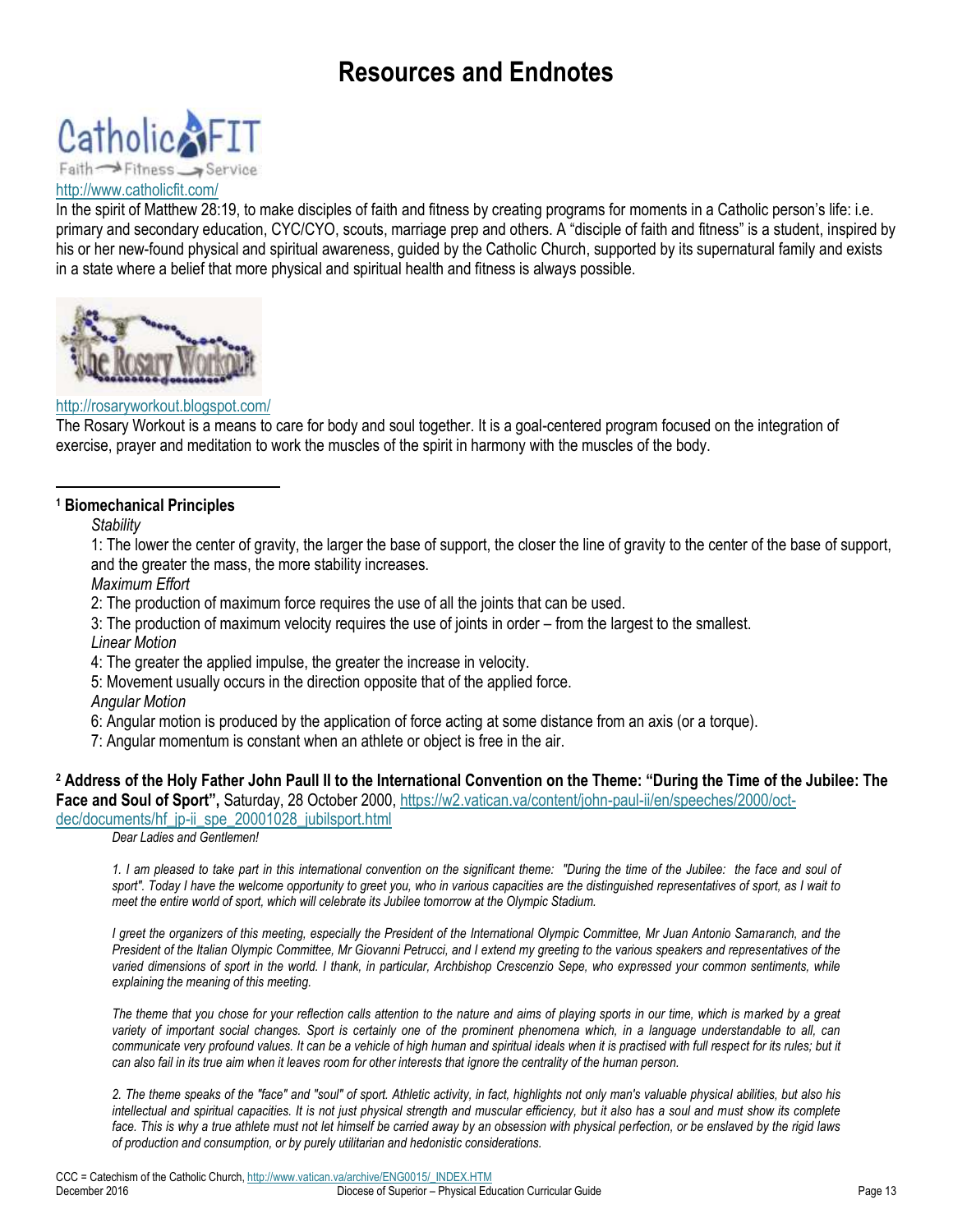*The potential of sports makes it a significant vehicle for the overall development of the person and a very useful element in building a more human society. A sense of brotherhood, generosity, honesty and respect for one's body - virtues that are undoubtedly essential for every good athlete - help to build a civil society where antagonism is replaced by healthy competition, where meeting is preferred to conflict, and honest challenge to spiteful opposition. When understood in this way, sport is not an end, but a means; it can become a vehicle of civility and genuine recreation, encouraging people to put the best of themselves on the field and to avoid what might be dangerous or seriously harmful to themselves or to others.*

*3. Unfortunately there are many signs, and perhaps they are becoming more evident, of a malaise that sometimes calls into question even the ethical values that are at the basis of athletic activity. In addition to a sport that helps people, there is another that harms them; in addition to a*  sport that enhances the body, there is another that degrades it and betrays it; in addition to a sport that pursues noble ideals, there is another *that looks only for profit; in addition to a sport that unites, there is another that divides.*

*My hope is that this Jubilee of Sport may be an occasion for everyone, dear leaders, managers, sport enthusiasts and athletes, to find new creative and motivating zeal through sports that know how, in a constructive spirit, to reconcile the complex demands made by the current cultural and social changes with the unchangeable requirements of the human being.*

*4. Allow me to make another comment. While it promotes physical fitness and strengthens character, sport must never distract those who practise and appreciate it from their spiritual duties.*

*It would be as though one ran, as St Paul writes, only "for a perishable wreath", forgetting that Christians must never lose sight of "the imperishable one" (cf. 1 Cor 9: 25). The spiritual dimension must be cultivated and harmonized with various recreational activities, which include sport.*

*The pace of modern society and of some competitive activities might sometimes cause Christians to forget the need to participate in the liturgical assembly on the Lord's Day. But the need for just and well-deserved recreation must not detract from the duty of the faithful to sanctify holy days. On the contrary, on the Lord's Day athletic activity must be put in a context of peaceful relaxation that encourages togetherness and the growth of communion, especially in the family.*

*I offer my best wishes for this meeting and, as I invoke the protection of Mary on you, I assure you of a remembrance in my prayer and gladly bless you.*

**<sup>3</sup> CCC 2288** *Life and physical health are precious gifts entrusted to us by God. We must take reasonable care of them, taking into account the needs of others and the common good.*

| In the table below, list the different exercises you choose (e.g., biceps curls, squats,<br>crunches), followed by the number of sets and repetitions you plan to work on that<br>week for each exercise. Then check off that exercise as you complete it each day.<br>Sayleys Monday Unaday Wadnesday Thursday Ridby Saturday Sunday<br>Beardse |      |  |
|--------------------------------------------------------------------------------------------------------------------------------------------------------------------------------------------------------------------------------------------------------------------------------------------------------------------------------------------------|------|--|
|                                                                                                                                                                                                                                                                                                                                                  |      |  |
|                                                                                                                                                                                                                                                                                                                                                  |      |  |
| <br><br>                                                                                                                                                                                                                                                                                                                                         | <br> |  |
|                                                                                                                                                                                                                                                                                                                                                  |      |  |
|                                                                                                                                                                                                                                                                                                                                                  |      |  |
|                                                                                                                                                                                                                                                                                                                                                  |      |  |
|                                                                                                                                                                                                                                                                                                                                                  |      |  |
|                                                                                                                                                                                                                                                                                                                                                  |      |  |
|                                                                                                                                                                                                                                                                                                                                                  |      |  |
|                                                                                                                                                                                                                                                                                                                                                  |      |  |
|                                                                                                                                                                                                                                                                                                                                                  |      |  |
| Write in any other activities here and the time spent doing them each day (e.g.,<br>walking the dog, jogging around the school track).                                                                                                                                                                                                           |      |  |

 $\overline{\phantom{a}}$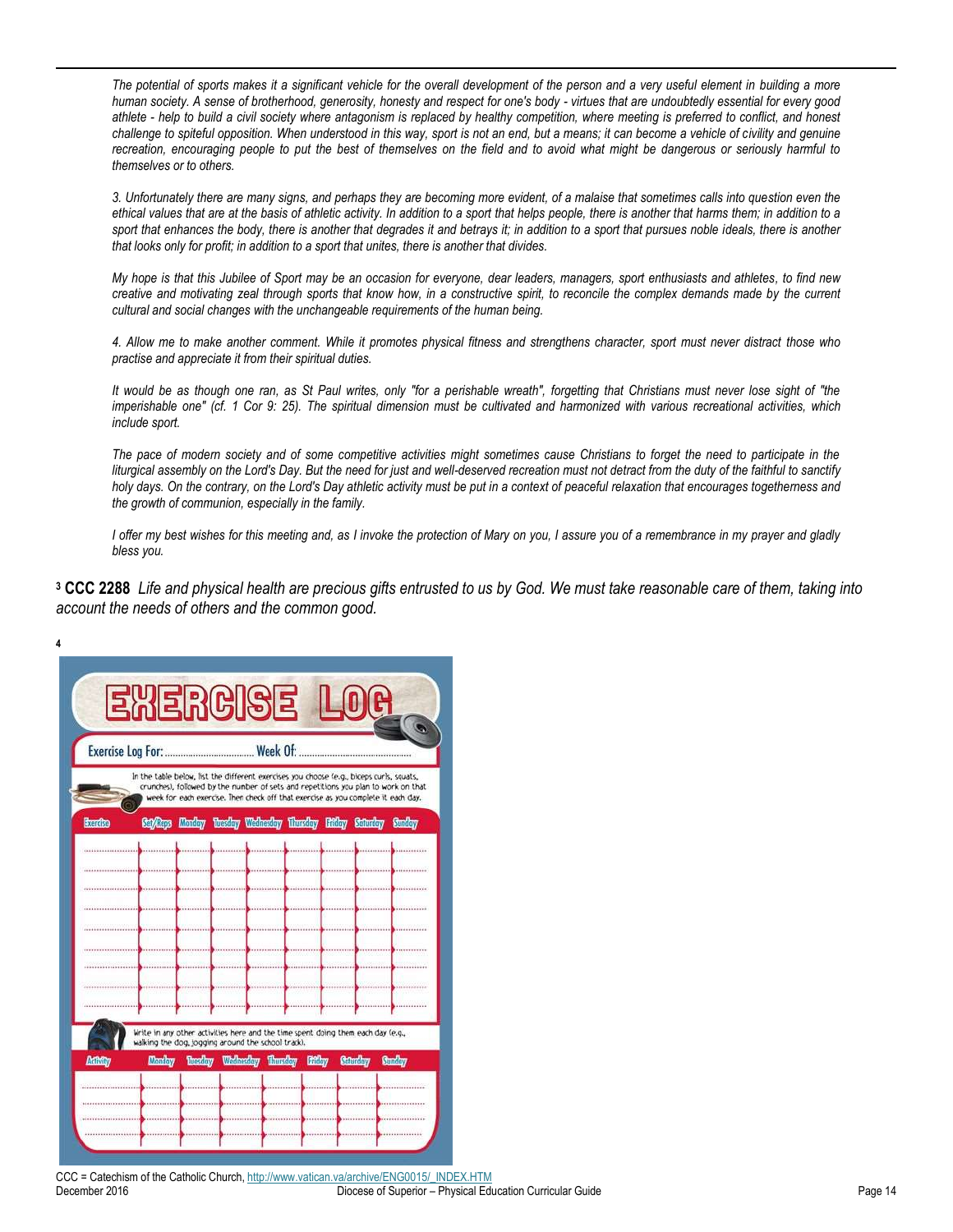

#### **<sup>6</sup> Components of Health Related Fitness**

There are five areas of health related fitness. They are heart and lung endurance or cardiovascular endurance, muscular strength, muscular endurance, flexibility, and body composition.

- 1. Heart and lung endurance or cardiovascular endurance is the ability to exercise the entire body for long periods of time. It requires a strong heart, healthy lungs, and clear blood vessels to supply the body with oxygen. Activities to improve fitness in this area include running, swimming and aerobic dance. A person must do the activity continuously for a minimum of 20 minutes within their target heart rate zone. Endurance/cardiovascular activity should be done a minimum of 3 days per week. Every other day is preferable. The mile or the pacer will measure fitness testing in this area.
- 2. Muscular Strength is the amount of force you can put forth with your muscles. It is often measured by how much weight you can lift. People with strength have fewer problems with backaches and can carry out their daily tasks efficiently. Examples of muscular strength include pushups, weight lifting heavy weight with few repetitions, and pull-ups. Fitness testing will be measured by doing push-ups.
- 3. Muscular Endurance is the ability to use the muscles, which are attached to the bones, many times without getting tired. People with good muscular endurance are likely to have better posture, have fewer back problems, and be better able to resist fatigue than people who lack muscular endurance. You can improve muscular endurance by lifting weights with many repetitions or doing sit-ups. Measuring the number of sit-ups you can do correctly is used for fitness testing.
- 4. Flexibility is the ability to use your joints fully. You are flexible when the muscles are long enough and the joints are free enough to allow movement. People with good flexibility have fewer sore and injured muscles. Stretching before and after activities will help to improve flexibility. The sit-and-reach and the trunk lift are two tests used to measure flexibility.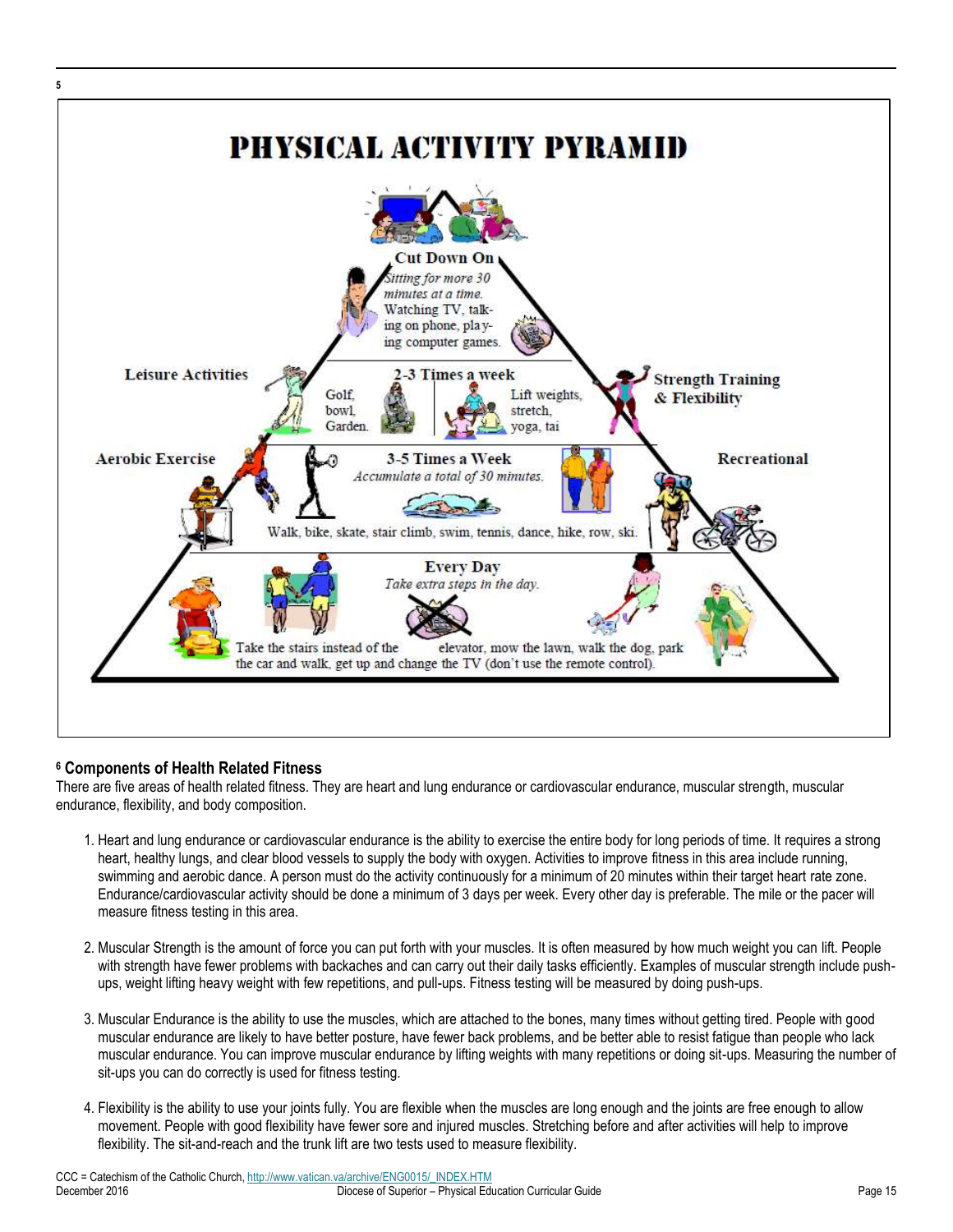5. Body Composition is the percentage of body weight that is fat compared to other body tissue, such as bone and muscle. People who have a high percentage of fat are more likely to be ill and have a higher death rate than lean people. Exercise and eating the right foods in the proper amounts can improve body composition. Body composition can be measured using an instrument called calipers, a specialized scale, or it can be calculated by using the body mass index (BMI) which uses height and weight to determine your BMI.

#### **<sup>7</sup> Presidential Youth Fitness Program -** <https://pyfp.org/get-training/teaching-tools>

Physical Educator Resource Guide to the Presidential Youth Fitness Program - <https://www.pyfp.org/doc/teacher-guide.pdf>

#### **<sup>8</sup> Training Principles**

 $\overline{\phantom{a}}$ 

**9**

**S**pecificity = Training activity must be specific for the event & position

**Progression = Must increase some aspect of training, distance, time, weights etc** 

**O**verload = Apply added resistance when running etc to improve power

**R**egression or Reversibility = If you stop training your fitness level will decrease. (Not \$ in bank).

**T**ime = How long is each training session. Ideal = 40 to 90 mins

**F**requency = How frequently you train. Minimum should be 3-4 times / week.

**I**ntensity = How hard is the training session. Do you push your comfort zone.

**T**arget Heart Rate = Aerobic athletes should spend most of the session at 70% HR(max)

|           | Cardiovascular Endurance Muscular Endurance , Muscular Strength              |                                                         |                                                                | Flexibility                                                                      |
|-----------|------------------------------------------------------------------------------|---------------------------------------------------------|----------------------------------------------------------------|----------------------------------------------------------------------------------|
|           | Frequency Exercise 3-5 times<br>per week                                     | Exercises 2-4<br>times per week                         | Weight train 2-4<br>times per week.                            | Daily<br>stretching.                                                             |
| Intensity | Train at 60-80% of<br>target heart rate.                                     | Add or maintain<br>weight and<br>repetitions.           | 60-75% of max<br>$3 sets of 8-12$<br>repetitions.              | Stretch muscles<br>and hold beyond<br>its normal length.                         |
| Time      | 20-60 minutes<br>per session.                                                | About 30-60<br>minutes.                                 | About 30-60<br>minutes.                                        | Hold each stretch<br>$10-15$ seconds.                                            |
| Type      | Any aerobic activity<br>keeping the heart rate<br>within the target<br>zone. | Resistance training<br>yoga, Pilates,<br>light weights. | Anaerobic activities<br>such as weight lifting<br>and sit ups. | Stretches that allow<br>the body to move<br>through the full<br>range of motion. |

#### **<sup>10</sup> CCC 1803-1832**